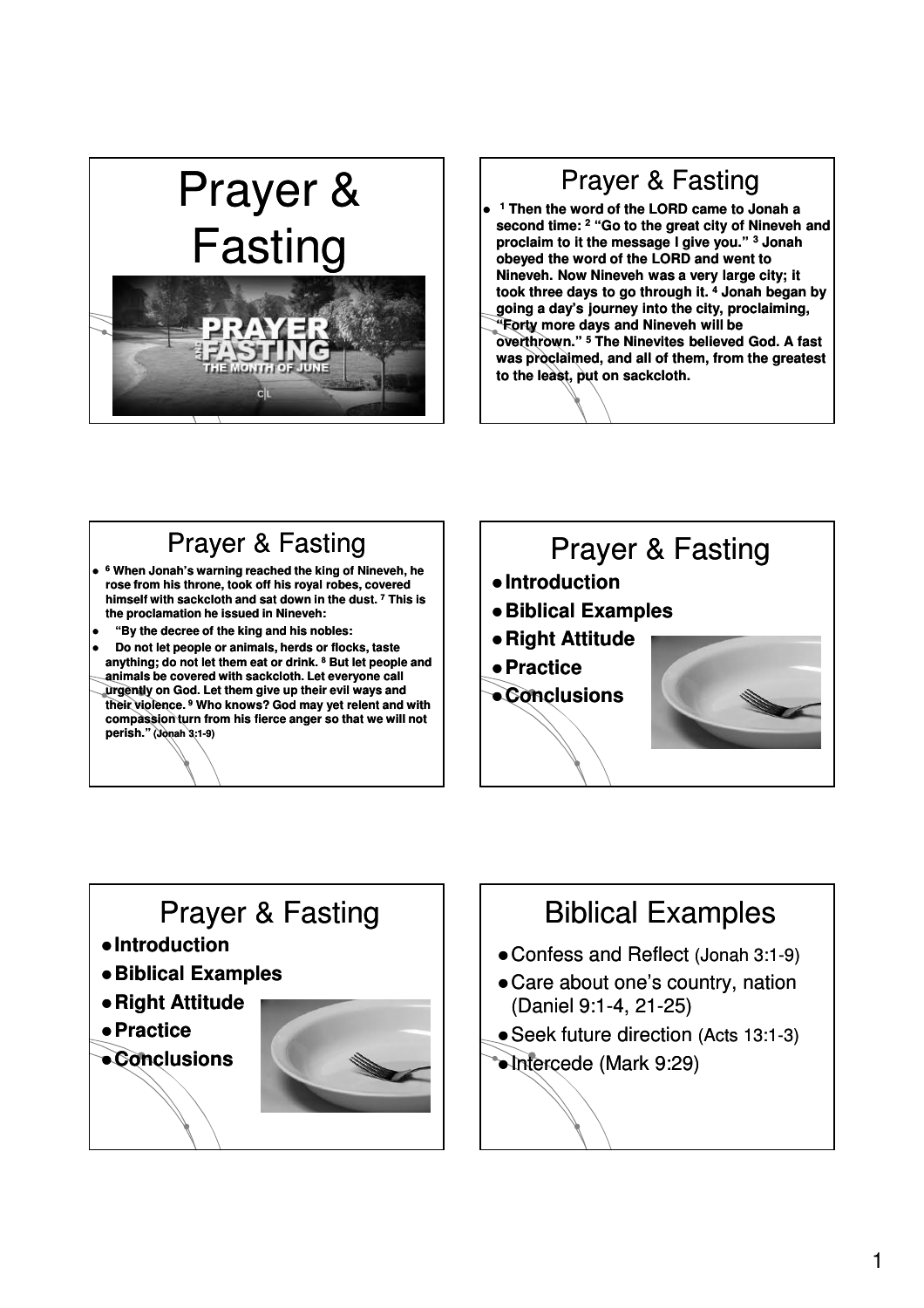#### Seeking Future Direction **<sup>1</sup> Now in the church at Antioch there were prophets and teachers: Barnabas, Simeon called Niger, Lucius of Cyrene, Manaen (who had been brought up with Herod the tetrarch) and Saul. <sup>2</sup> While they were worshiping the Lord and**  fasting, the Holy Spirit said, "Set apart for me **Barnabas and Saul for the work to which I have called them." <sup>3</sup> So after they had fasted and prayed, they placed their hands on them and sent them off. (Acts 13"1 13"1-3)**

#### Intercession

- **28 After Jesus had gone indoors, his disciples asked him privately, "Why couldn't we drive it out?"**
- **29 He replied, "This kind can come out only by prayer and fasting."**



#### Prayer & Fasting **Introduction Biblical Examples Right Attitude Practice**

**Conclusions**



#### Why Not Mentioned Much?

- **Fasting is personal, between God and oneself (Matt 6:16 6:16-18)**
- **Many people think fasting is harmful**
- **Avoid asceticism and justification by**



### Prayer & Fasting

 **<sup>16</sup> "When you fast, do not look somber as the , hypocrites do, for they disfigure their faces to**  show others they are fasting. Truly I tell you, they **have received their reward in full. <sup>17</sup> But when you fast, put oil on your head and wash your face, <sup>18</sup> so that it will not be obvious to others that you are fasting, but only to your Father, who is unseen; and your Father, who sees what is done in secret, will reward you." (Matthew 6:16 6:16-18)**

#### Harmful to Body?

- **People with diabetes or heart disease, pregnant women.**
- **Feeling hungry is ok**
- **In the beginning it is hard**
- **It won't affect your work; work with joy**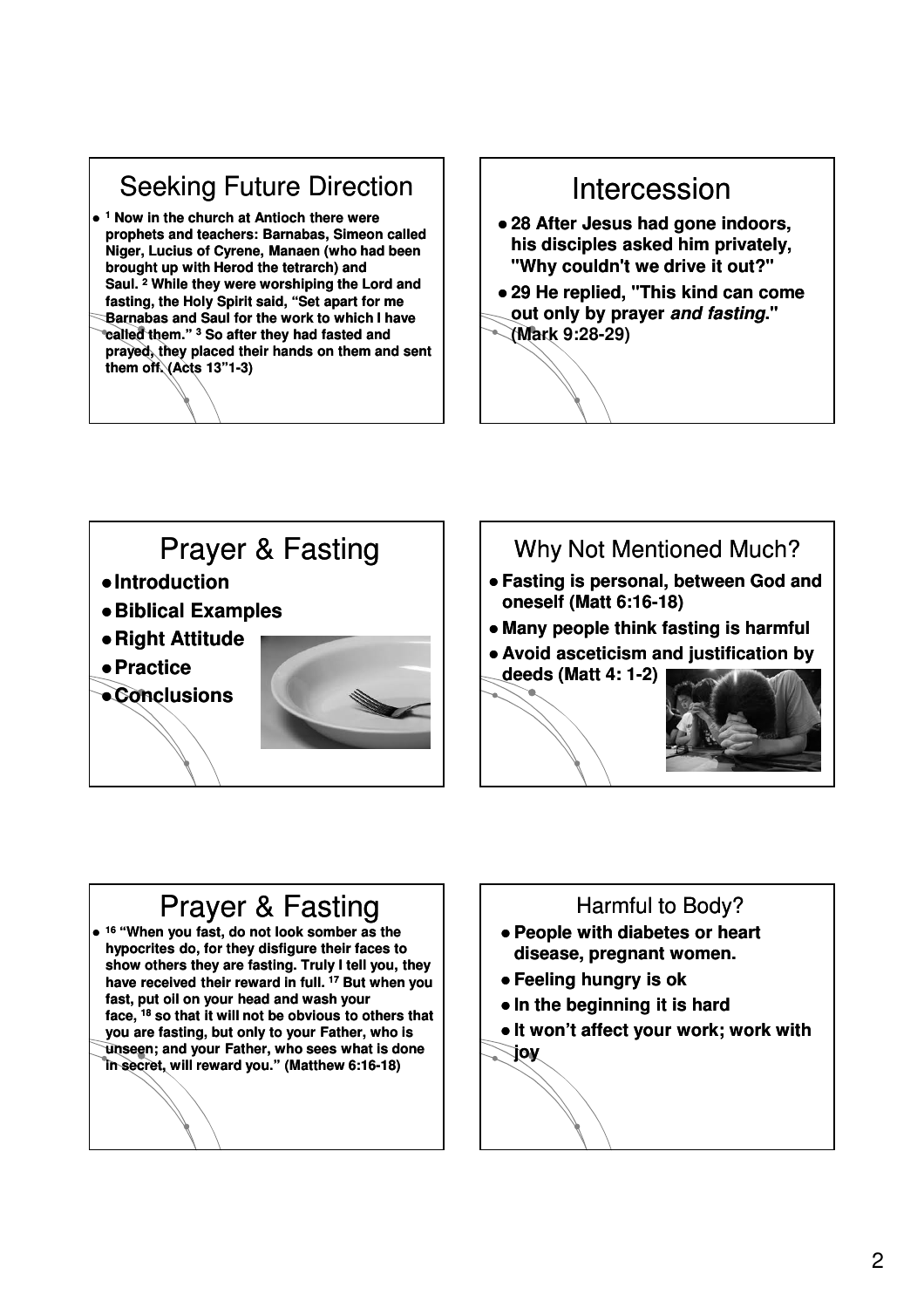#### Right Attitude Not using fasting and prayer to manipulate God's answer to prayer Deny one's desires; purify one's spirit and heart to pursue spiritual things • Being led by God from the beginning to the end • Rejoice, resist temptation Prayer & Fasting **Introduction Biblical Examples Right Attitude Practice Conclusions**



# Absolute Fast

 **"Go, gather together all the Jews who are in Susa, and fast for me. Do not eat or**  drink for three days, night or day. I and my **maids will fast as you do. When this is done, I will go to the king, even though it is against the law. And if I perish, I perish." perish." (Esther 4:16)**

# Partial Fast

 **<sup>2</sup> At that time I, Daniel, mourned for three weeks. <sup>3</sup> I ate no choice food; no meat or**  wine touched my lips; and I used no **lotions at all until the three weeks were over. (Daniel 10:2 10:2-3)**





# Frequency of Fasting

- **Often**
- **Occasionally**
- **When there is a special need**